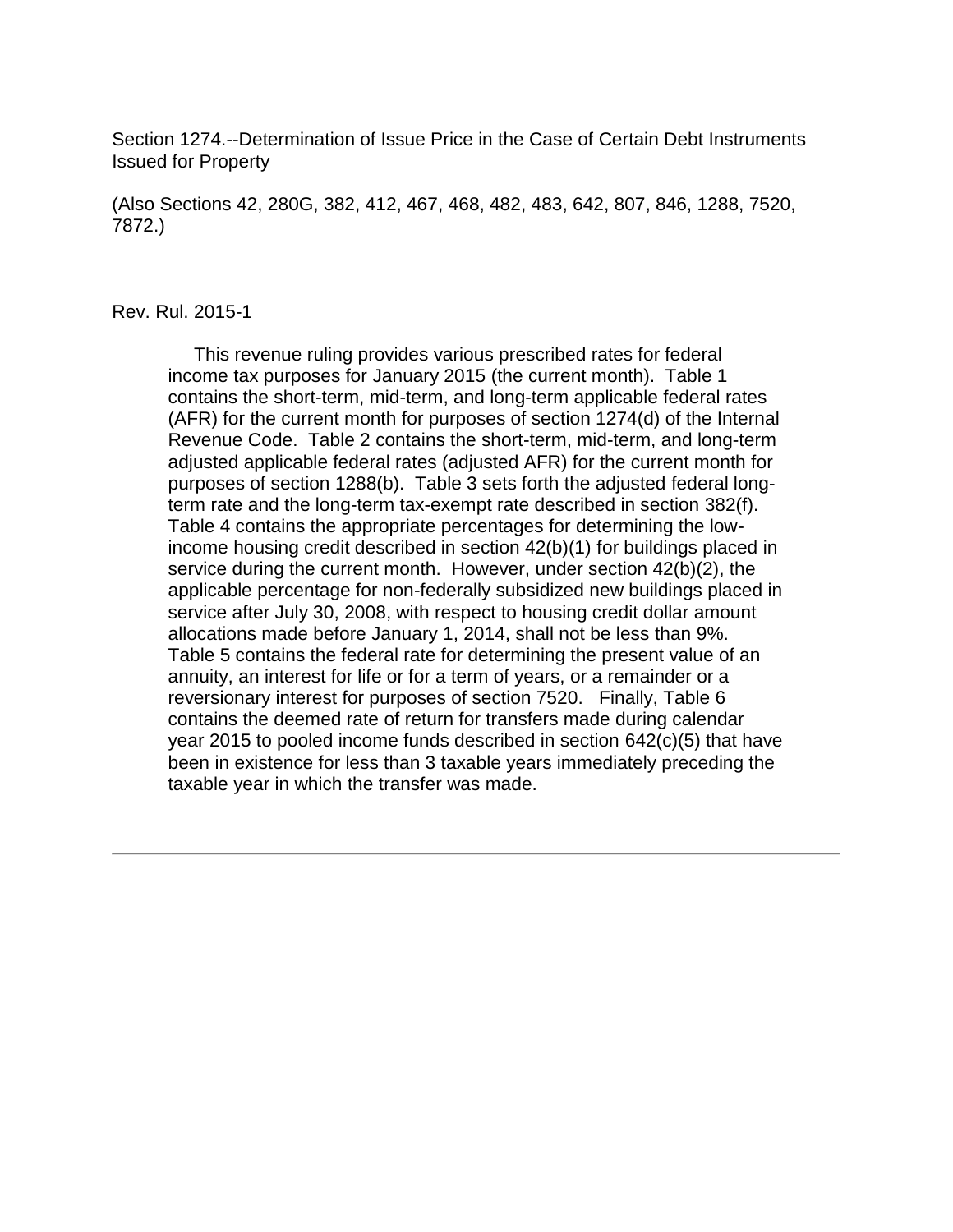## REV. RUL. 2015-1 TABLE 1

# Applicable Federal Rates (AFR) for January 2015

|                                                                        | Annual                                             | <b>Period for Compounding</b><br><b>Semiannual</b> | Quarterly                                          | <u>Monthly</u>                                     |  |
|------------------------------------------------------------------------|----------------------------------------------------|----------------------------------------------------|----------------------------------------------------|----------------------------------------------------|--|
|                                                                        | Short-term                                         |                                                    |                                                    |                                                    |  |
| <b>AFR</b><br>110% AFR<br>120% AFR<br>130% AFR                         | .41%<br>.45%<br>.49%<br>.53%                       | .41%<br>.45%<br>.49%<br>.53%                       | .41%<br>.45%<br>.49%<br>.53%                       | .41%<br>.45%<br>.49%<br>.53%                       |  |
|                                                                        | Mid-term                                           |                                                    |                                                    |                                                    |  |
| <b>AFR</b><br>110% AFR<br>120% AFR<br>130% AFR<br>150% AFR<br>175% AFR | 1.75%<br>1.92%<br>2.10%<br>2.27%<br>2.63%<br>3.07% | 1.74%<br>1.91%<br>2.09%<br>2.26%<br>2.61%<br>3.05% | 1.74%<br>1.91%<br>2.08%<br>2.25%<br>2.60%<br>3.04% | 1.73%<br>1.90%<br>2.08%<br>2.25%<br>2.60%<br>3.03% |  |
|                                                                        | Long-term                                          |                                                    |                                                    |                                                    |  |
| AFR<br>110% AFR<br>120% AFR<br>130% AFR                                | 2.67%<br>2.94%<br>3.21%<br>3.48%                   | 2.65%<br>2.92%<br>3.18%<br>3.45%                   | 2.64%<br>2.91%<br>3.17%<br>3.44%                   | 2.64%<br>2.90%<br>3.16%<br>3.43%                   |  |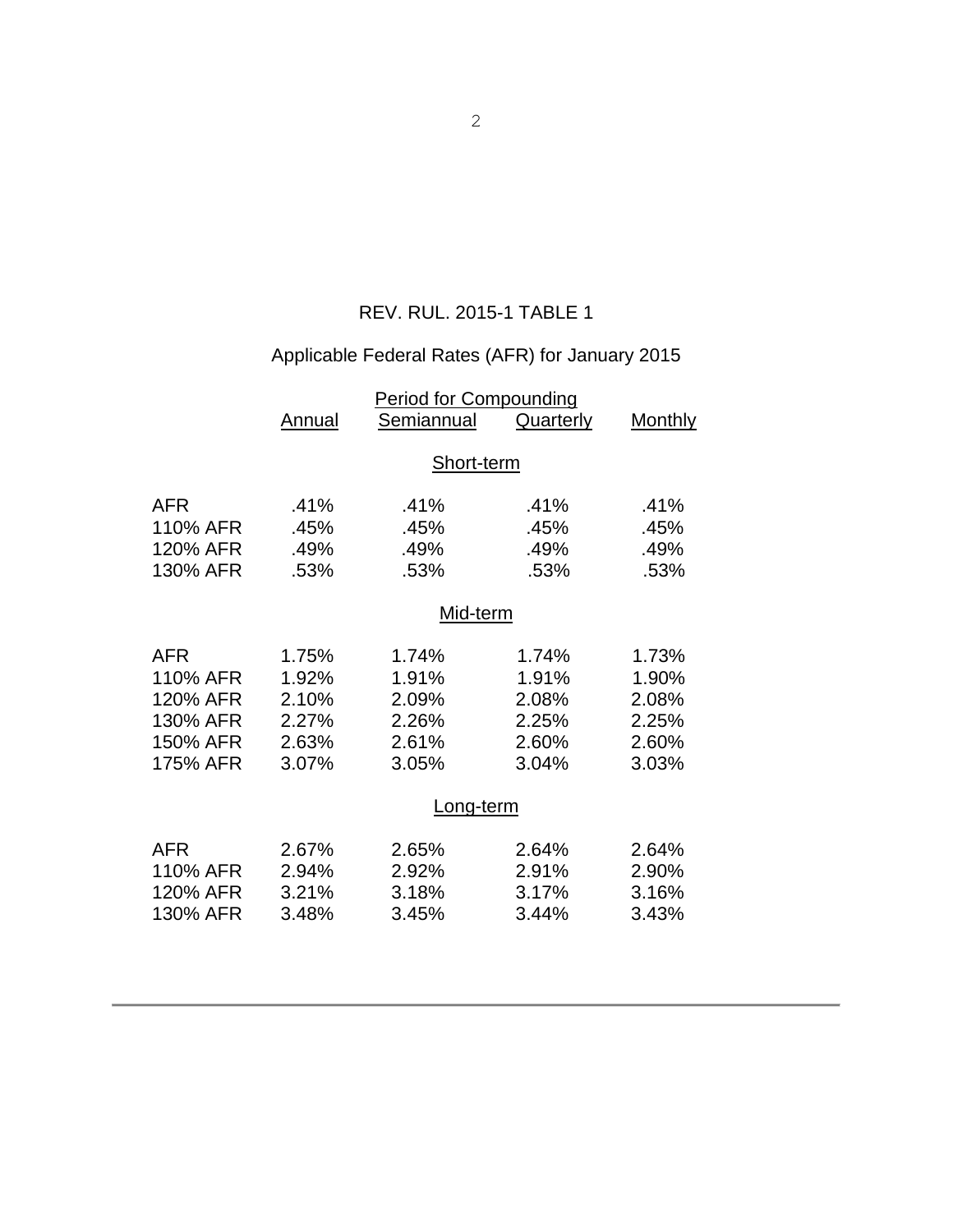## REV. RUL. 2015-1 TABLE 2

# Adjusted AFR for January 2015

|                            | Annual | <b>Period for Compounding</b><br>Semiannual | Quarterly | Monthly |  |
|----------------------------|--------|---------------------------------------------|-----------|---------|--|
| Short-term<br>adjusted AFR | .41%   | .41%                                        | .41%      | .41%    |  |
| Mid-term<br>adjusted AFR   | 1.36%  | 1.36%                                       | 1.36%     | 1.36%   |  |
| Long-term<br>adjusted AFR  | 2.67%  | 2.65%                                       | 2.64%     | 2.64%   |  |

### REV. RUL. 2015-1 TABLE 3

| Rates Under Section 382 for January 2015                                                                                                                                             |          |
|--------------------------------------------------------------------------------------------------------------------------------------------------------------------------------------|----------|
| Adjusted federal long-term rate for the current month                                                                                                                                | $2.67\%$ |
| Long-term tax-exempt rate for ownership changes during the<br>current month (the highest of the adjusted federal long-term<br>rates for the current month and the prior two months.) | $2.80\%$ |